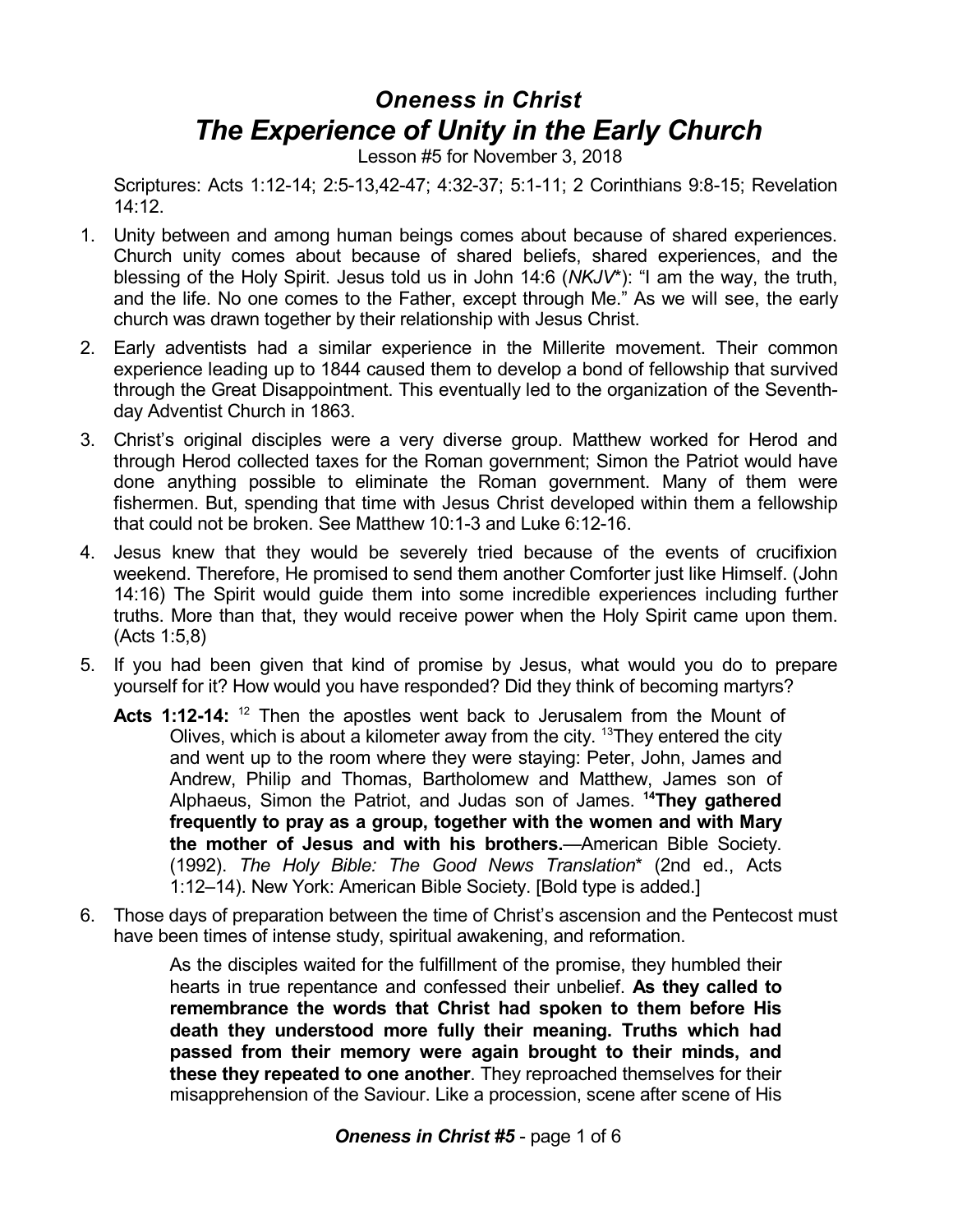wonderful life passed before them. **As they meditated upon His pure, holy life they felt that no toil would be too hard, no sacrifice too great, if only they could bear witness in their lives to the loveliness of Christ's character.** Oh, if they could but have the past three years to live over, they thought, how differently they would act! If they could only see the Master again, how earnestly they would strive to show Him how deeply they loved Him, and how sincerely they sorrowed for having ever grieved Him by a word or an act of unbelief! But they were comforted by the thought that they were forgiven. **And they determined that, so far as possible, they would atone for their unbelief by bravely confessing Him before the world.**

**... Putting away all differences, all desire for the supremacy, they came close together in Christian fellowship.**—Ellen G. White, *The Acts of the Apostles*\* 36.1-37.1. [Bold type is added.]

- 7. What would happen if an experience like that could take place in one of our churches today? Only by the grace of God!
- 8. Pentecost–occurring 50 days after Passover, and thus, named Pentecost, meaning *fiftieth*–was the second major festival of the Jewish spiritual year. Did the disciples have any idea what was going to happen on that day? They were gathered together in Jerusalem in preparation. The 40 days after Passover and before the ascension (Acts 1:3- 9) followed by those 10 days of preparation left them all together and of one accord and in one place. (Acts 2:1)
- 9. Pentecost was a celebration of the first fruits of the season. The barley which came up first was ready to be harvested. And thus, it was a time of great celebration. Based on Exodus 19:1, it is possible that they had begun to celebrate the giving of the law on Mount Sinai at the time of "Pentecost," fifty days after the exodus from Egypt.
- 10. We do not know exactly how the events of Pentecost worked out; but, apparently the disciples and other believers were gathered, probably in the upper room. At the beginning, there was a sound of a mighty Wind filling the house where they were sitting and bringing down on each of them tongues of fire, filling them with the Holy Spirit. They began to speak in other languages the words that God gave them. (Acts 2:2-4)
- 11. Do we know how many were involved in that outpouring? Did it involve only the 12 disciples? Or, might it have included some of the 120 followers mentioned earlier? Were there any women who received the outpouring at that time? And what about other occasions when the Spirit was poured out such as those recorded in Acts 8:17 and 10:44- 46 (which Peter later discussed in Acts 11:17 and 15:8)? And do not forget Acts 19:6 which discusses the events in Ephesus.
- 12. The results were beyond their wildest imaginations! Apparently, shortly after they had received those tongues of fire, they moved to the temple courtyard. What happened next was amazing. See Acts 2:5-13. Were the tongues of fire still visible in the courtyard?
- 13. This was certainly a fitting time to have a joyous feast. Remember the story of Babel recorded in Genesis 11 at which time the languages of humanity were confused by the Lord, causing the people to scatter across the earth. At Pentecost, God was partially repairing that problem, giving the disciples the ability to speak fluently the languages of any peoples that they came in contact with in spreading the gospel. As usual, Peter took a leading role in those events. He stood up and began to preach. As a result of that sermon, 3000 people chose to become followers of Christ and showed their commitment by being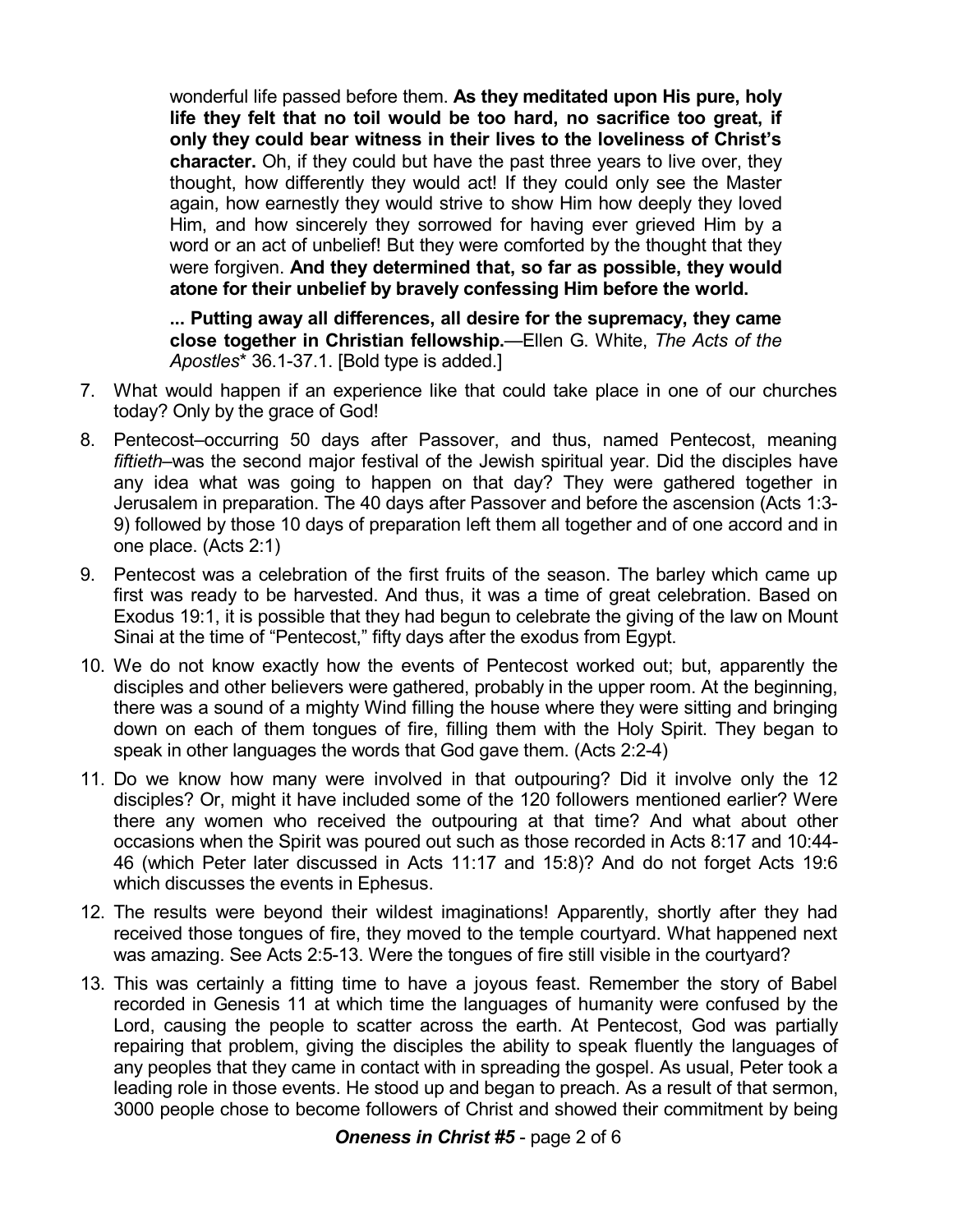baptized. We have no idea where those baptisms took place. Since it was the time of Pentecost, people were there from many parts of the known world. They must have been very excited to hear a recounting of some of the events of the life of Jesus.

Acts 2:42-47: <sup>42</sup>They spent their time in learning from the apostles, taking part in the fellowship, and sharing in the fellowship meals and the prayers.

<sup>43</sup> Many miracles and wonders were being done through the apostles, and everyone was filled with awe. <sup>44</sup>All the believers continued together in close fellowship and shared their belongings with one another. <sup>45</sup>They would sell their property and possessions, and distribute the money among all, according to what each one needed. <sup>46</sup>Day after day they met as a group in the Temple, and they had their meals together in their homes, eating with glad and humble hearts, <sup>47</sup>praising God, and enjoying the good will of all the people. And every day the Lord added to their group those who were being saved.—*Good News Bible*.\*

- 14. If you had been one of the people who had come from a long distance and if you suddenly found yourself among those being baptized, what would you want to do next? It seems clear that everyone wanted to learn more about those new ideas and those new beliefs. The disciples were continually offering classes in the temple courtyard; and then, they ate together in private homes, all the time teaching, listening, and learning.
- 15. Since that was the time of Pentecost, we must assume that all those who were there at that point were Jews or had some Jewish background. Did they need to be taught about the Sabbath? Or, about the traditional teachings of the Old Testament? Probably not. But, now the Hope of the Jewish nation for 2000 years had come and lived His life, and they wanted to hear about every detail. Wouldn't you?
- 16. It seems clear that after having sessions of learning in the temple courtyard, they scattered to private homes where they shared meals together. There developed a very close bond of fellowship among them. Who was involved? See Luke 8:1-3.
- 17. Since they spent a considerable amount of time in the temple courtyard–in the area where that marketplace from which Jesus had scattered the merchants and money changers on two previous occasions–they were preaching and teaching right under the noses of the Sadducees and the Pharisees!

The priests and rulers were greatly enraged at this wonderful manifestation, but they dared not give way to their malice, for fear of exposing themselves to the violence of the people. They had put the Nazarene to death; but here were His servants, unlettered men of Galilee, telling in all the languages then spoken, the story of His life and ministry. The priests, determined to account for the miraculous power of the disciples in some natural way, declared that they were drunken from partaking largely of the new wine prepared for the feast. Some of the most ignorant of the people present seized upon this suggestion as the truth, but the more intelligent knew it to be false; and those who understood the different languages testified to the accuracy with which these languages were used by the disciples.—Ellen G. White, *The Acts of the Apostles*\* 40.2.

- 18. What could we as local Sabbath school classes or even local churches possibly learn from those experiences of the early church?
- 19. One of the natural occurrences or outgrowths of that fellowship together was the *Oneness in Christ #5* - page 3 of 6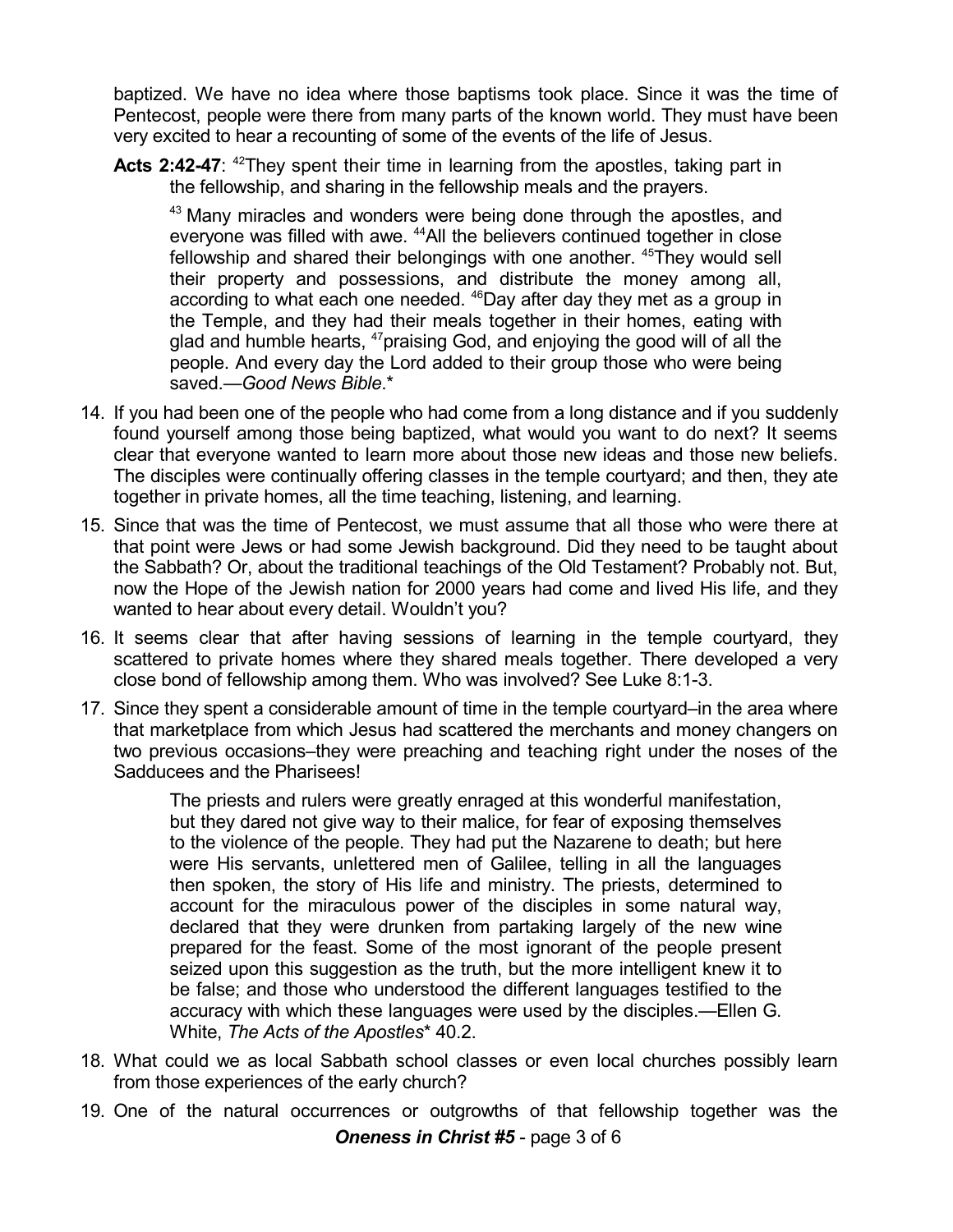development of mutual support–both spiritual and financial. See Acts 2:44-45 above.

- 20. Was this outpouring of good will and financial support occasioned by the fact that some of the new believers were very poor? It was probably also true that the believers were quite certain that Jesus's promise that He would come back was understood to mean very soon, within the immediate future.
- 21. Some have suggested that unless one shares goods in a kind of communal way, he cannot experience the outpouring of the Holy Spirit and experience Pentecostal-like blessings. Is that true? Well, that community feeling in which they sold their houses and properties and shared with everyone did not seem to persist very long in the history of the Christian church. Since the disciples and others felt certain that the return of Jesus would be very soon, it was much easier for people to be willing to sell their possessions and share with others.
- 22. One of the important contributors to this early process was Barnabas. See Acts 4:32-37. As you remember, Barnabas was a Jew from Cypress who had gone to Jerusalem. What do you think inspired Barnabas to sell that piece of property and give the money to the apostles?
- 23. Unfortunately, not everyone was on board with that new sharing plan. Read Acts 5:1-11. Ananias and Sapphira had a piece of property that was quite valuable. They were caught up in the spirit of giving among the new believers. They wanted to be a part of it and to be honored among those who were contributing. But, when they sold their property, they actually received more money for it than they expected. Thus, they decided to keep a part of it and only gave part of it to the apostles.
- 24. To cover up what had happened, they chose to lie to Peter and to the Holy Spirit. As we know from the story, the results were deadly. Each of them–coming in about three hours apart–fell dead before Peter. What do you think happened on that occasion? Were they so stressed that they both had heart attacks? Were they so controlled by the Devil that God said: "Okay Satan, go-ahead; you can kill them"? The original story does not tell us what the cause of their death was.
- 25. What do you suppose would have happened if Ananias and Sapphira had gotten away with their deceit? Sometime later, might others have discovered that those two had held back a portion of the money? What kind of impact would that have had on the growth of the early church and honesty? What is your understanding of Acts 5:11? Compare Acts 5:5.
	- **Acts 5:11:** The whole church and all the others who heard of this were terrified.—*Good News Bible*.\*
- 26. Who caused that terror? The deaths of those two were caused/permitted by God.
- 27. Review your understanding of the Ten Commandments. (Exodus 20:1-17) It is interesting to note that the last commandment–about covetousness–is the only one that is not connected with a death penalty somewhere in the writings of Moses. Why was that? Covetousness takes place in the human heart or mind. It is not something that is visible or apparent to those around. Some have suggested that covetousness is actually the first step in sin and is the root behind breaking of any of the other commandments. Would that be true in your thinking?
- 28. This sharing of one's resources with other members in the church occurred on more than one occasion in the early church. Later, the church at Antioch sent some relief to the church in Jerusalem. (Acts 11:27-30)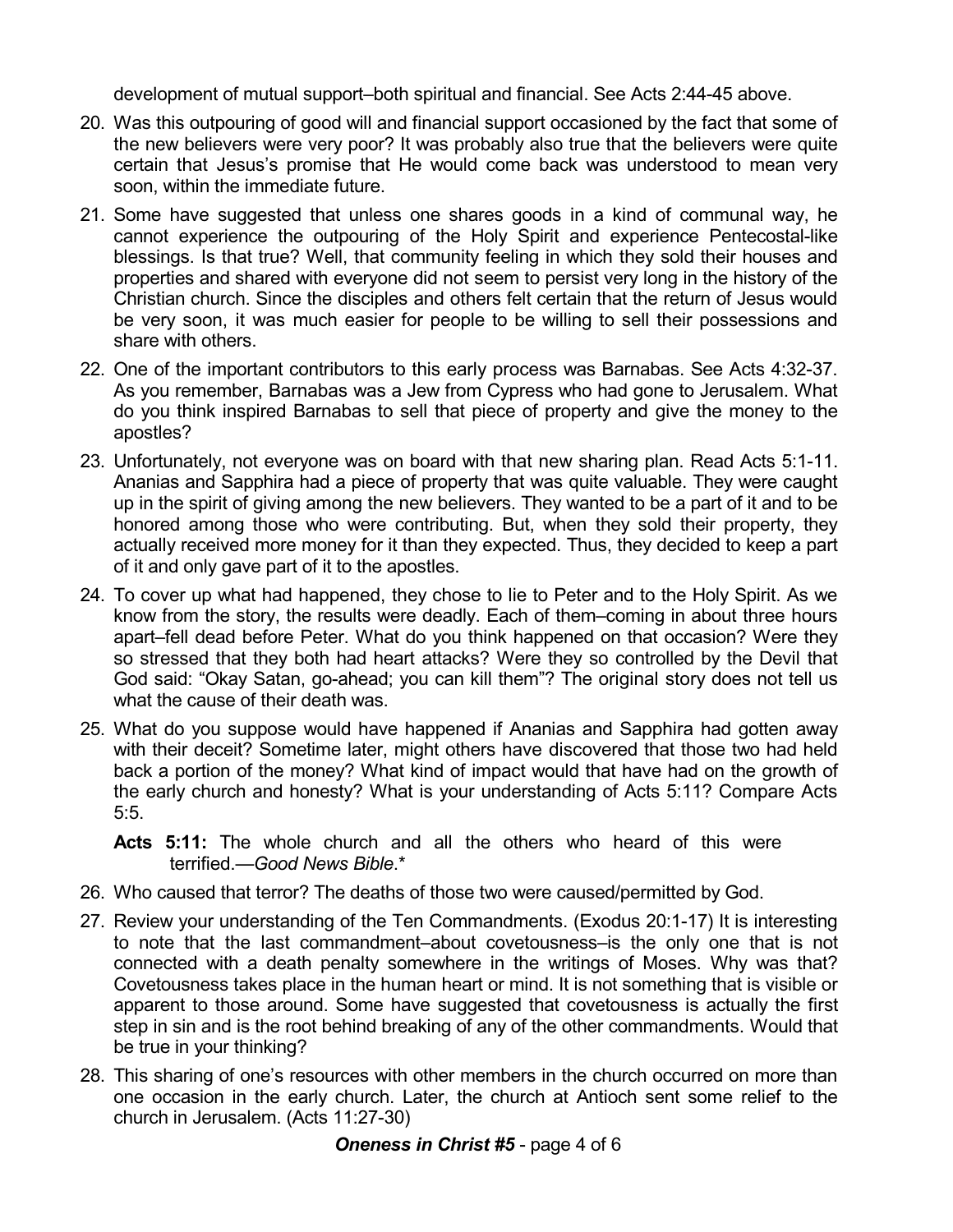- 29. Even later, of course, Paul collected a large offering from the churches in Macedonia and Achaia to take to the church in Jerusalem. (See Galatians 2:10; Romans 15:26; and 1 Corinthians 16:1-4.) Paul suggested that just as the Jewish believers had shared their spiritual blessings with the Gentile believers, the Gentile believers should share their material blessings with the Jewish believers. Would that principle still apply in our day? How might we actually apply it? We regularly collect mission offerings in our churches. Does that fulfill this requirement?
- 30. Many church members in our day are relatively poor. This is especially true in Third World countries. But, speaking on God's behalf, Paul said that God will care for those who give generously. Read 2 Corinthians 9:8-15.
- 31. Could we depend on that prophecy for the support of Christians in our day? This story from the experience of Paul and the other stories from the early church point out clearly that God intends for the fellowship of the Spirit to extend to a worldwide church and not just to the local church.

Their benevolence testified that they had not received the grace of God in vain. What could produce such liberality but the sanctification of the Spirit? In the eyes of believers and unbelievers it was a miracle of grace.—Ellen G. White, *The Acts of the Apostles*\* 344.2.

This liberality on the part of the believers [in Acts 2:44-45 and Acts 4:32-35] was the result of the outpouring of the Spirit. The converts to the gospel were "of one heart and of one soul." One common interest controlled them–the success of the mission entrusted to them; and covetousness had no place in their lives. Their love for their brethren and the cause they had espoused was greater than their love of money and possessions. Their works testified that they accounted the souls of men of higher value than earthly wealth.

Thus it will ever be when the Spirit of God takes possession of the life. Those whose hearts are filled with the love of Christ will follow the example of Him who for our sake became poor, that through His poverty we might be made rich. Money, time, influence–all the gifts they have received from God's hand, they will value only as a means of advancing the work of the gospel. Thus it was in the early church; and when in the church of today it is seen that by the power of the Spirit the members have taken their affections from the things of the world, and that they are willing to make sacrifices in order that their fellow men may hear the gospel, the truths proclaimed will have a powerful influence upon the hearers.—*Ibid*.\* 70.3-71.1. [Content in brackets is added.]

- 32. So, what kinds of things can we do in our churches today to promote fellowship, joint worship, and generosity? Would there be times when it would be appropriate for us to try to promote fellowship with members of other church groups as well? What about non-Christian groups?
- 33. What beliefs, practices, and common values do you think were discussed earnestly among those first members who joined the church at Pentecost? What did they think had happened to them? Think of being one of the disciples of Jesus!
- 34. Read again Acts 2:42-47. Look at the list of activities that took place. This Christian fellowship led to an enormous increase in the membership of the church in and around *Oneness in Christ #5* - page 5 of 6